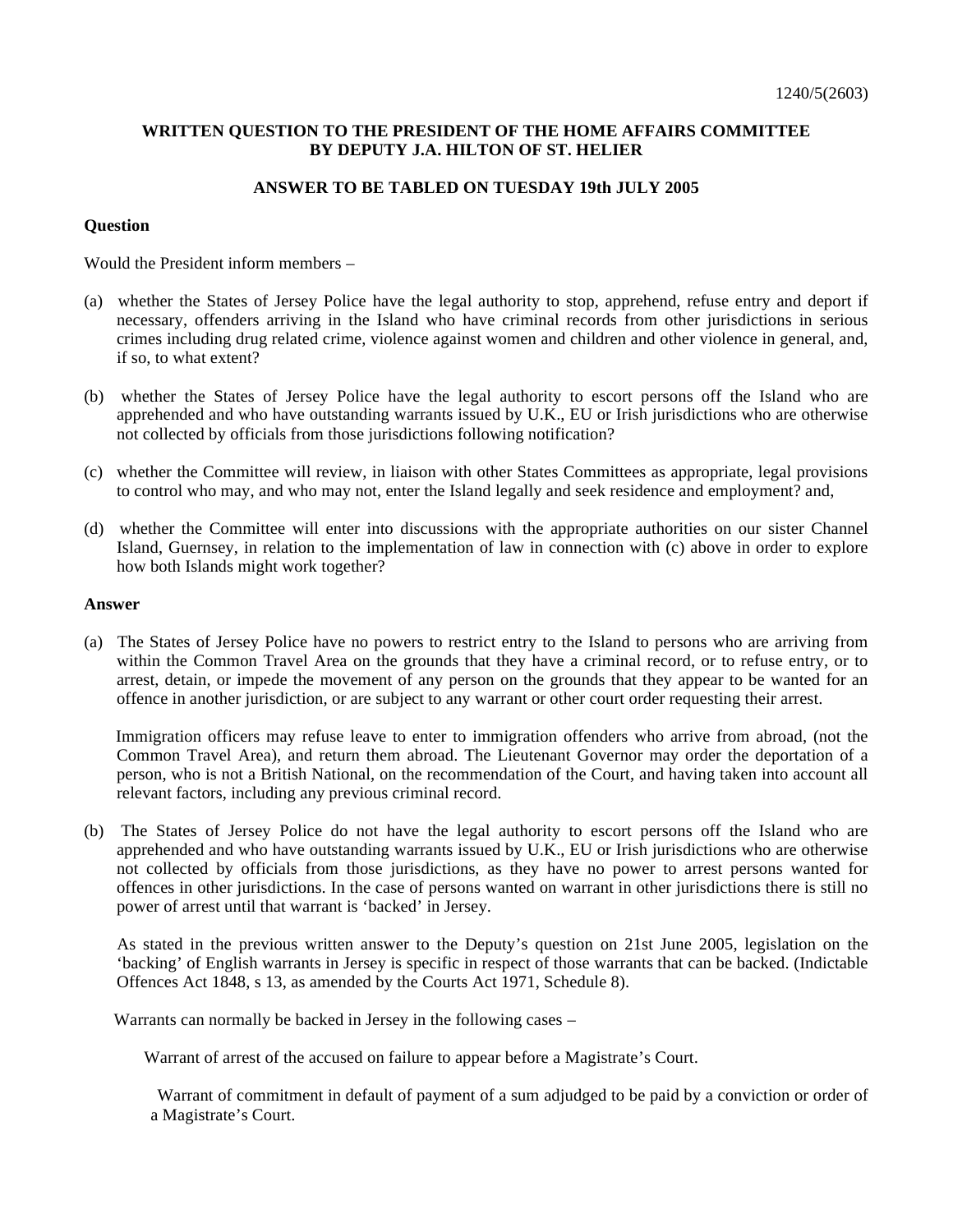Warrant of commitment in default of payment of a sum payable in forfeiture of recognizance.

Warrant of arrest of a witness on failure to appear before a Magistrate's Court.

Warrant of arrest issued by a court having jurisdiction in bankruptcy.

Warrants cannot be backed in the under mentioned cases –

 Warrants of arrest of the accused on failure to surrender to bail before a Magistrate's Court (with the exception that one can normally be backed if the offence is indictable).

Warrants of arrest for breach of a probation or community service order.

 Warrant of arrest on the commission of a further offence by a person in whose case a probation order or order of conditional discharge has been made.

 Legislation in respect of the backing of warrants (Republic of Ireland and Jersey) Order 1965 is again specific –

Where a warrant for the arrest of a person accused or convicted of –

- an indictable offence;
- an offence punishable on summary conviction within six months of imprisonment, and

 an application for endorsement of the warrant is made to the Bailiff by a police officer who produces a warrant and swears on oath that he has reason to believe the person named or described therein to be within the Bailiwick.

 However, where a person is accused of an offence, not being an indictable offence but an offence which on summary conviction is punishable by six months' imprisonment, a warrant shall not be endorsed unless the person has previously failed to answer to a summons, or has failed to appear in answer to bail.

(c) The Migration policy, which was adopted by the States in June 2005, states at section  $3(c)$  –

'*Ensuring the rights of free movement of people*

 *All British citizens and certain Commonwealth citizens have the right of abode in Jersey and are free to live in and come and go into and from Jersey without let or hindrance, except as may be required under the Immigration Act or as otherwise may be lawfully imposed on any person. Also, all nationals of other E.E.A. Member States (E.U. member States plus Iceland, Norway and Liechtenstein), do not need leave to enter or remain in Jersey – if they do so in circumstances in which they would be entitled to enter or remain in the U.K.*

 *If a new migration policy and regulation systems were to amount to control over these rights, it would be inconsistent with the law, as presently in force. Control of immigration at the point of entry could not be introduced for British, certain Commonwealth and E.E.A. nationals without change to existing international law, which would be extremely difficult and would require the agreement of all affected parties.*

 *In short, the international legal position in which Jersey exists prohibits –*

 *the introduction of immigration or border controls in relation to UK, EEA and certain Commonwealth citizens;*

 *taking measures which would amount to control over the rights of such citizens to come and live in the*